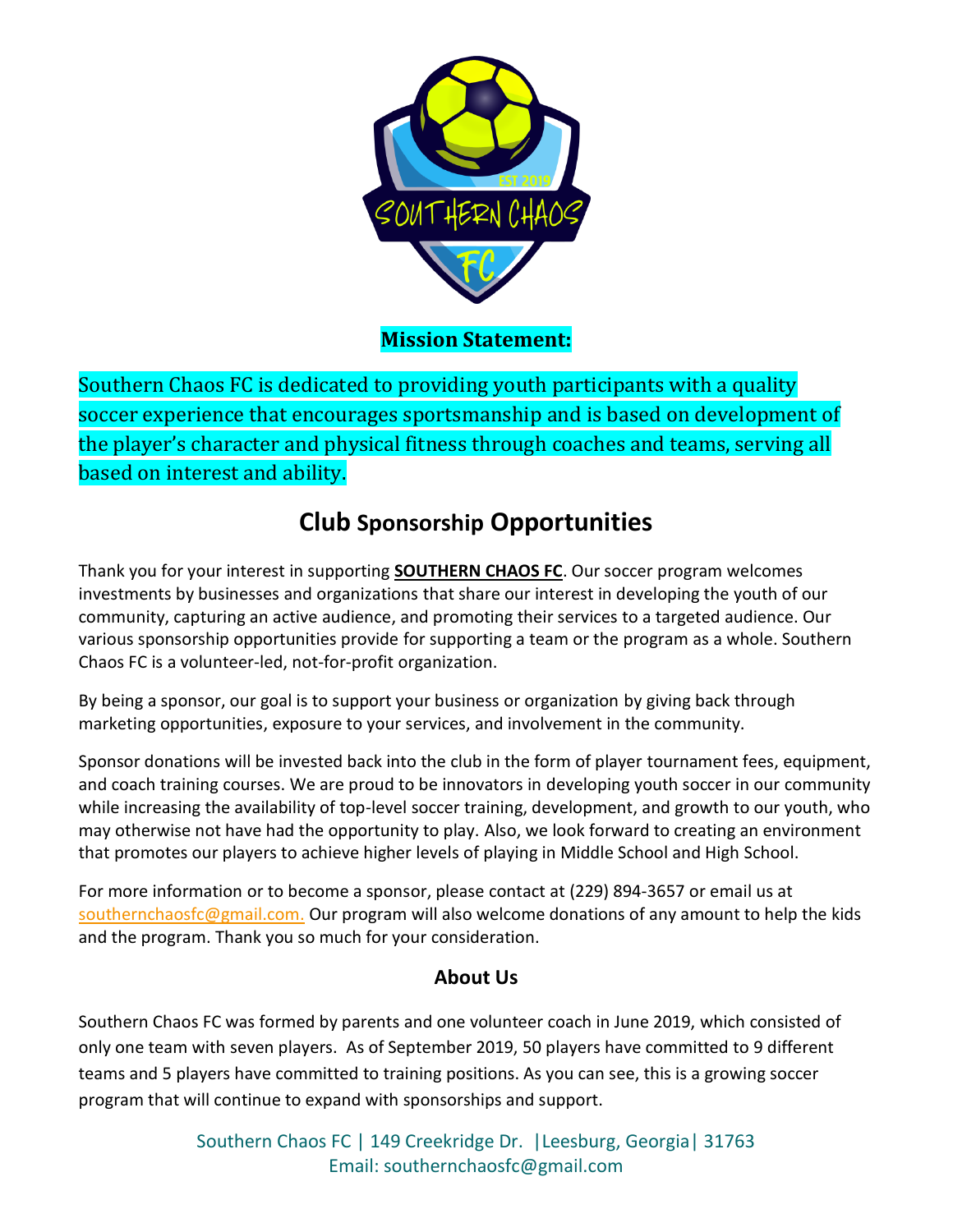

# **Sponsorship Levels (cont'd)**

#### **Platinum Level (Team) Sponsorship** – 2019-2020 Season (\$2,000.00 + donation)

- Company name/logo on the Southern Chaos Fc home page website with link to your company
- Company name/logo on our Social Media pages (Facebook, Instagram, Twitter)
- Company name/logo **on the front** of our programs training jerseys.
- Recognition and company logo listed in emails sent to club members and families
- Sponsorship plaque

#### **Gold Level (Team) Sponsorship** – 2019-2020 Season (\$1,000.00 - \$1,999.00 donation)

- Company name/logo on the Southern Chaos Fc home page website with link to your company
- Company name/logo on our Social Media pages (Facebook, Instagram, Twitter)
- Company name/logo **on the back** of our programs training jerseys.
- Recognition and company logo listed in emails sent to club members and families
- Sponsorship plaque

#### **Silver Level (Player) Sponsorship** – 2019-2020 Season (\$500.00 - \$999.00 donation)

- Company name/logo on the Southern Chaos Fc sponsor page with link to your company
- Company name/logo on our Social Media pages (Facebook, Instagram, Twitter)
- Company name/logo **on the sleeve** of our programs training jerseys.
- Recognition and company logo listed in emails sent to club members and families
- Sponsorship certificate

#### **Bronze Level (Website) Sponsorship** – 2019-2020 Season (\$100.00 - \$499.00 donation)

- Company name/logo on the Southern Chaos Fc sponsor page with link to your company
- Recognition and company logo listed in emails sent to club members and families

Southern Chaos FC | 149 Creekridge Dr. |Leesburg, Georgia| 31763 Email: southernchaosfc@gmail.com